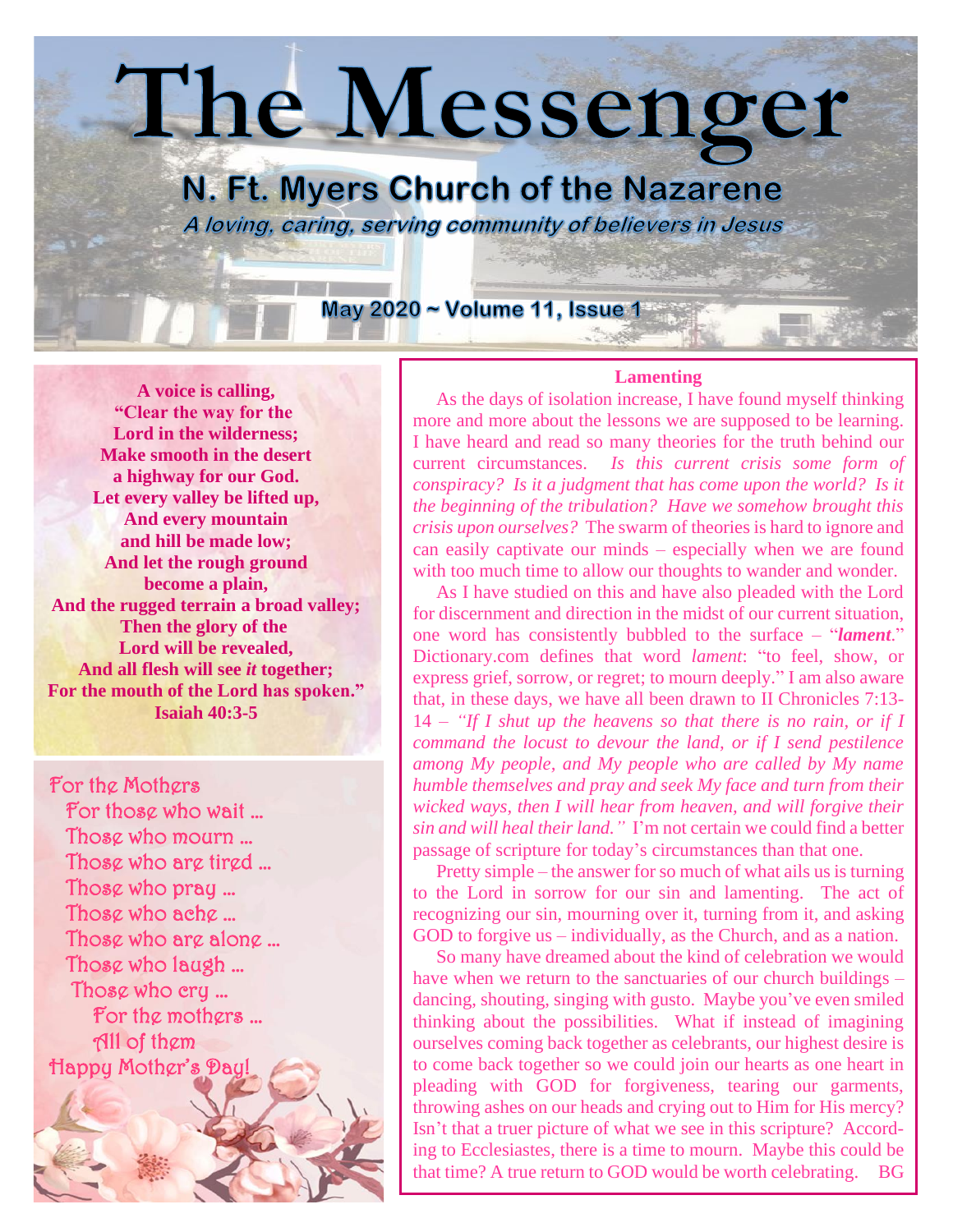**Join us for our Wednesday night devotional at 6:00 P.M. on Facebook live-streaming. If you are unable to watch live, you can watch the recorded devotional at your convenience on FB. and …**

 **Join us for our Sunday worship service at 11:00 A.M. on Facebook livestreaming. Those services have been recorded and are available at:**  <https://www.nfmnazarene.com/messages>



BE BOLD. BE BRAVE. **SAVE LIVES. NATE** Donate4Life Saturday, May 9, 2020 11:00 AM - 4:00 PM **North Fort Myers Nazarene Church** 6781 Bayshore Road, North Fort Myers, FL 33917 As a thank you for saving lives, all donors will receive a FREE OneBlood T-Shirt, an Applebee's FREE Appetizer coupon and a wellness checkup

including blood pressure, temperature, iron count, pulse and cholesterol screening!

To make an appointment, please visit www.oneblood.org/donate-now and use sponsor code #10089

oneblood.org<br>1-888-9-DONATE

**ID REQUIRED** t 16 years old. Those who are 16 yea<br>etalls. "One offer per donor, per don

oneblood

**Church Directory** 

**GREAT NEWS** – The updated church directories have been printed and are available for pickup at the church. **NOT SO GREAT NEWS** – We have already

identified some omissions and mistakes. We are in the process of making an addendum to help with clarifications. We are also working on making the directory available on the church's website with a password protection so our church folks can access it safely and their information will be protected at the same time.

We will keep you updated on our progress.



Arnold Burris will be holding an adult Bible study Tuesdays at 6 P.M. on Facebook and Pastor Becky Garner will be holding a Ladies Bible study on Thursdays at 7 P.M. We are looking into holding the Ladies Bible study at the church with appropriate social distancing measures. Otherwise, we will be trying to hold the meetings by Zoom.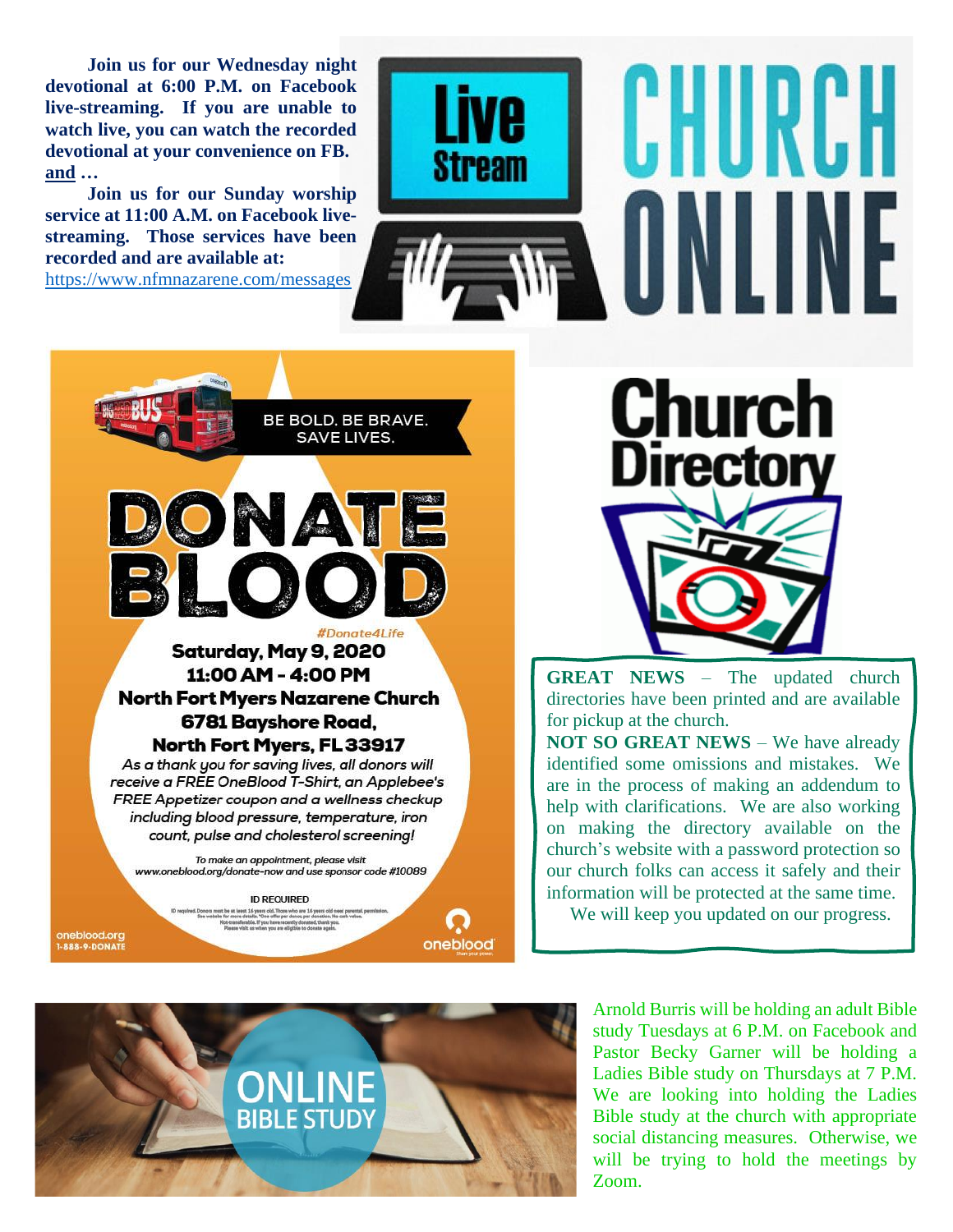#### **May Church Calendar**

- 9 One Blood Blooddrive
- 10 MOTHER'S DAY!
- 14 Church Board Meeting
- 25 Memorial Day





## **Prayer Needs:**

#### Phoebe Barr Public Patrick Lindsey Betty Coolie Ben Bergman June Carsey **Rich Harris** Nikki Morgan Anna Marie Anderson Ida Chaplow Elis Lodge Pastor Tim Taylor Pastor Jim Spear Laurel Chapman Judi Predko's family Eileen Massett Mark & Lisa Koch Ernie Rybold Paul Jones Betty Predko Tom Blakeman Sheryl Colie & Family Tim Dillehay Dorothy Chapman Paul & Grace Boling Ardyth Eldridge Marlene Ryan Joseph Groves Lorraine Jungles Mark & Kim Barr **Louis Perez** The Monroe Family Dave Peck Kenny & Gail Goodman Phyllis Obney Regina Williams Allice Daugherty Children & Teen Depts. Eileen Jennings Kitty Baxter Our District Family A Youth Pastor Unsaved Loved Ones Those affected negatively by the Corona Virus

#### **May Birthdays & Anniversaries**

- 04 Louise Asbury
- 05 Michael & Linda Romano
- 07 Melanie Kelly
- 08 Lee Monroe
- 10 Judi Predko
- 16 Libby Smith
- 17 Carl & Lucille Logan
- 20 Julia Moore
- 22 Bud Barr
- 26 Sue Vance-Jones
- 30 John Haddad

01 May 2020 - *Dear Pastors and Leaders*,

*The season of Easter reminds us that the power of Jesus' resurrection creates the momentum that moves us toward Pentecost. How timely that we are facing the challenges of this day with the hope of the empty tomb and the promise of the abiding presence of the Holy Spirit. We give thanks to God that you continue to minister so well. Holy creativity has defined your work as you continue to share the gospel and disciple those within your sphere of influence. As we send this letter, we join with the apostle Paul in praying for you. "We continually ask God to fill you with the knowledge of his will through all the wisdom and understanding that the Spirit gives, so that you may live a life worthy of the Lord and please him in every way: bearing fruit in every good work, growing in the knowledge of God, being strengthened with all power according to his glorious might so that you may have great endurance and patience, and giving joyful thanks to the Father, who has qualified you to share in the inheritance of his holy people in the kingdom of light" (Colossians 1:9-12). We recognize that some are already thinking ahead and planning for the day when you will be able to gather again as the people of God. We urge caution and diligence when it comes to decision-making regarding re-opening our facilities for public gatherings. Please work with your local and government authorities, as well as your district leadership, to ensure that the proper practices necessary for the safety and protection of the most vulnerable are in place before meeting together. Sadly, we continue to receive news of those who have become ill with COVID-19 and are suffering. A number of our churches and districts in Brazil have lost members and pastors in the past week, and have many who remain ill. Several districts in the United States have also sent word of pastors and members who have fallen ill or passed away. We grieve with these local church communities and join them in prayer. We also have churches in various parts of the world that are experiencing financial stress because of abrupt economic changes. Please join us in lifting our sisters and brothers in prayer who have found their daily food supply interrupted Letter to Pastors and Leaders Page 2 01 May 2020 and their economic future on shaky ground. We are a global church community, interconnected and interdependent, and therefore we help one another through this season. Thank you for your valuable partnership in this ministry. Grace and peace to you all,*  Board of General Superintendents ~ Filimão M. Chambo Eugénio R. Duarte David W. Graves David A. Busic Gustavo A. Crocker Carla D. Sunberg